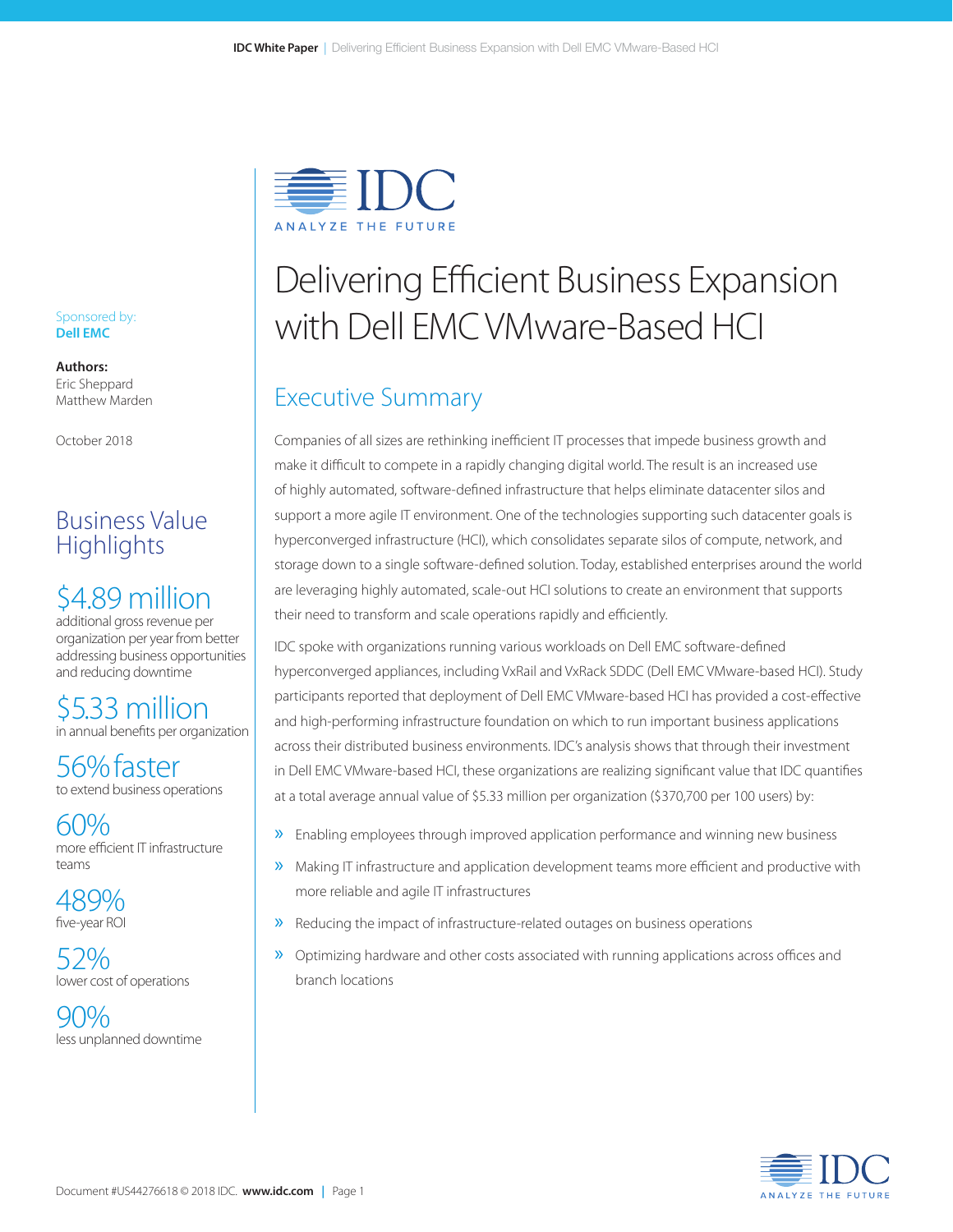# Situation Overview

There is a paradigm shift currently taking place in the IT industry that is driving streamlined IT processes to allow IT teams to make decisions based on workloads rather than the infrastructure itself and to increase time spent within the datacenter on high-value projects. This important shift is occurring because CIOs are being asked to ensure IT drives business opportunity rather than simply supporting ongoing business operations. CIOs are rarely given additional budget to accomplish these newly expanded mandates. As such, infrastructure investments are increasingly going toward solutions that balance lower capital expenditures (capex) and increased operational efficiency without sacrificing application performance or introducing new risks that could bring an application offline.

In this new agile environment, provisioning and managing IT resources can no longer be done in a siloed manner. Today's hyperconverged solutions are able to break down these silos and achieve greater agility by collapsing traditional infrastructure silos (servers, SANs, and shared storage) down to scale-out clusters of x86 servers that provide fully virtualized pools of compute, memory, and storage resources. Further, today's hyperconverged solutions provide a high degree of automation and help consolidate management tools that tend to be specific to a single environment.

Today's hyperconverged solutions are able to break down these silos and achieve greater agility by collapsing traditional infrastructure silos (servers, SANs, and shared storage) down to scale-out clusters of x86 servers that provide fully virtualized pools of compute, memory, and storage resources.

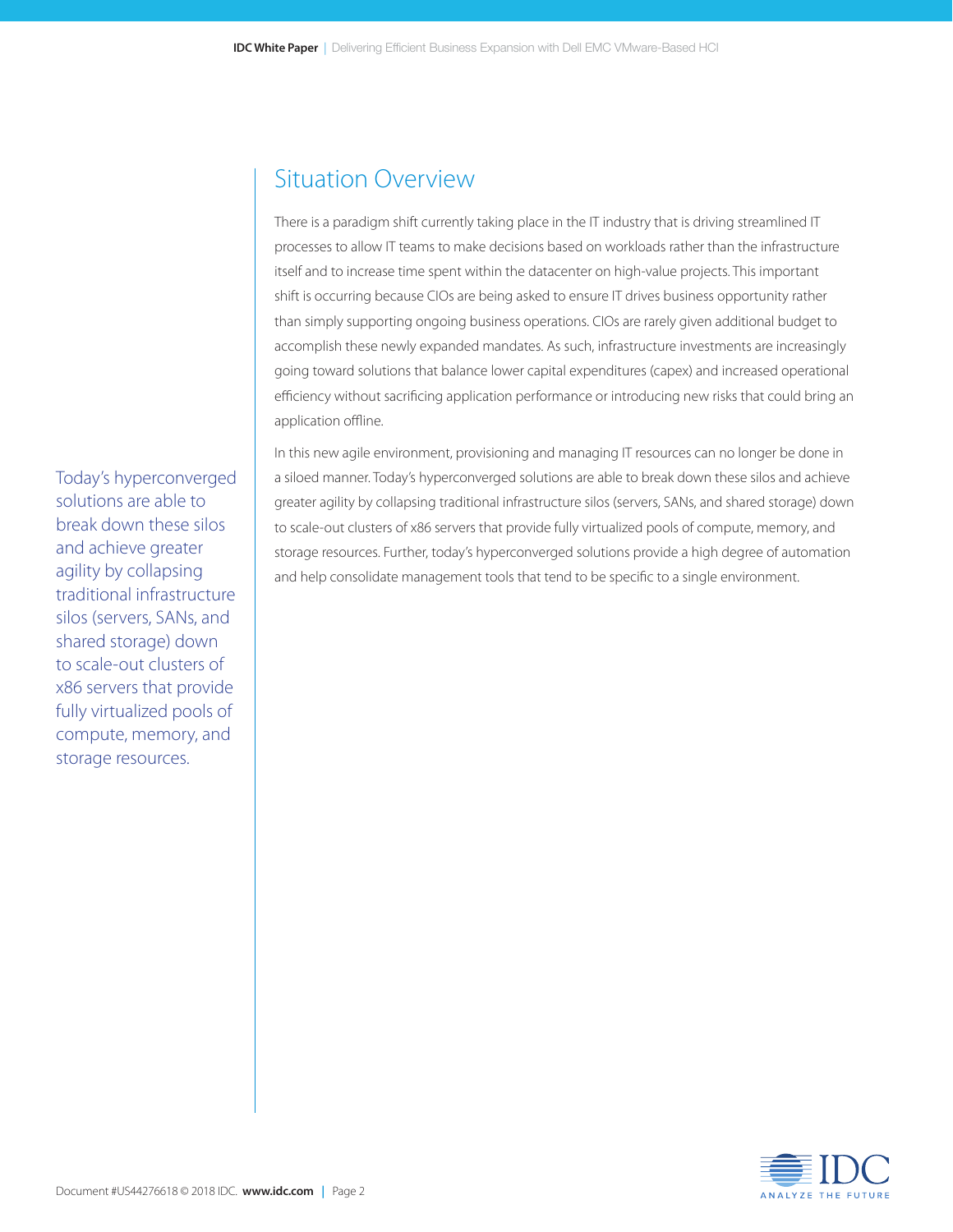# Business Value of Dell EMC VMare-Based HCI Solutions

IDC's analysis shows that study participants are realizing significant value in their investment in Dell EMC VMware-based HCI solutions, including VxRail and VxRack SDDC, in both absolute and relative terms. Importantly, they are achieving significant benefits in terms of both business operations across their distributed locations and costs related to deploying, running, and supporting their IT environments.

### **Firmographics of Study Participants**

IDC interviewed seven organizations to understand the impact of deploying VxRail and VxRack SDDC appliances on their IT costs and performance and business and operational results. Study participants were from both the enterprise and small to midmarket segments, with an average employee base of 21,736 and a median of 1,400 (see Table 1). Interviewed organizations have annual average and median revenue of over \$1 billion and represented the operational experiences of a variety of industry verticals.

#### **TABLE 1**

### Demographics of Interviewed Organizations

|                                 | Average                                                                                                                 | <b>Median</b> |  |
|---------------------------------|-------------------------------------------------------------------------------------------------------------------------|---------------|--|
| Number of employees             | 21,736                                                                                                                  | 1,400         |  |
| Number of IT staff              | 205                                                                                                                     | 150           |  |
| Number of business applications | 270                                                                                                                     | 160           |  |
| Revenue per year                | \$1.45 billion                                                                                                          | \$1.1 billion |  |
| Countries                       | United States (6) and Ireland                                                                                           |               |  |
| Industries                      | Healthcare, higher education, hospitality,<br>IT service management, manufacturing,<br>payment solutions, and utilities |               |  |

*n = 7 Source: IDC, 2018*

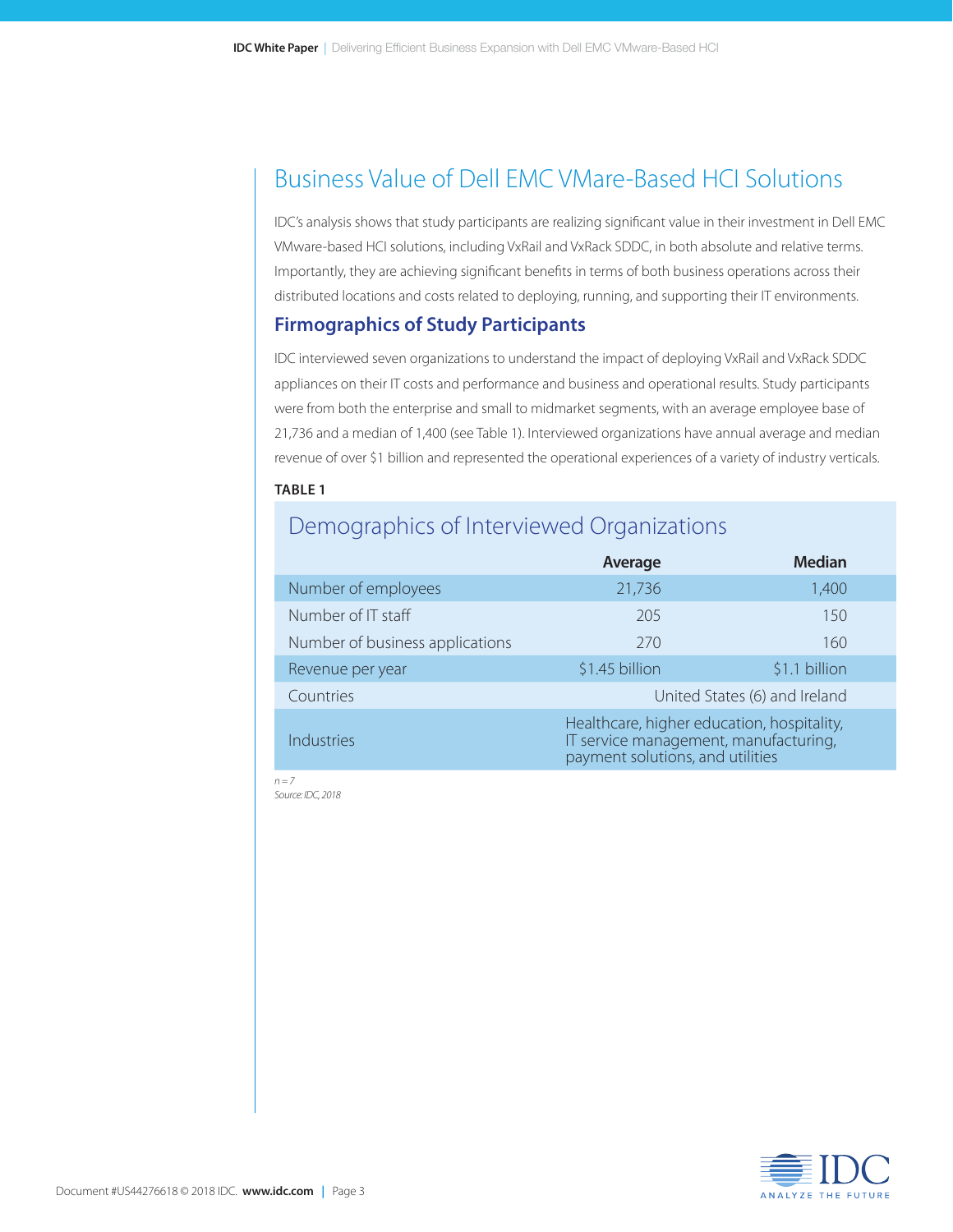*"VxRail is a key component of our IT transformation efforts because it helps us control costs and also be able to deploy tools to people very quickly. VxRail is an important piece of our efforts to automate and orchestrate around virtualization."*

Study participants chose VxRail and VxRack SDDC for reasons related to broader efforts to digitize and modernize their IT operations and for specific reasons related to performance, agility, and cost:

- » One study participant described how Dell EMC VMware-based HCI fits into its IT transformation and modernization efforts: *"VxRail is a key component of our IT transformation efforts because it helps us control costs and also be able to deploy tools to people very quickly. VxRail is an important piece of our efforts to automate and orchestrate around virtualization."*
- » Another study participant described how the scalability of Dell EMC VMware-based HCI enables cost-effective business expansion: *"The main reasons we chose VxRail were speed to deploy and density.*  We needed to leverage a more consolidated capital expense ... filling up that capacity instead of having *incremental expenses along the way. For the business, this scalable system is a better option."* Interviewed Dell EMC customers have deployed an average of six VxRail appliances and VxRack SDDC systems to run specific workloads that require strong performance and scalability. Dell EMC VMware-based HCI runs applications used by an average of 1,437 employees (see Table 2), with several interviewed organizations also running customer-facing applications and services. Examples of workloads that study participants run on Dell EMC VMware-based HCI include:

#### **TABLE 2**

# Dell EMC VMware-Based HCI Solutions Use by Interviewed **Organizations**

|                                                                        | Average | <b>Median</b> |
|------------------------------------------------------------------------|---------|---------------|
| Number of Dell EMC VMware-based HCI<br>appliances and systems          | h       |               |
| Number of VMs                                                          | 688     | 105           |
| Number of users of applications on Dell EMC<br><b>VMware-based HCI</b> | 1.437   | 375           |
| Number of terabytes in Dell EMC VMware-based<br><b>HCI</b> environment | 415     | 160           |
| $n = 7$                                                                |         |               |

*Source: IDC, 2018*

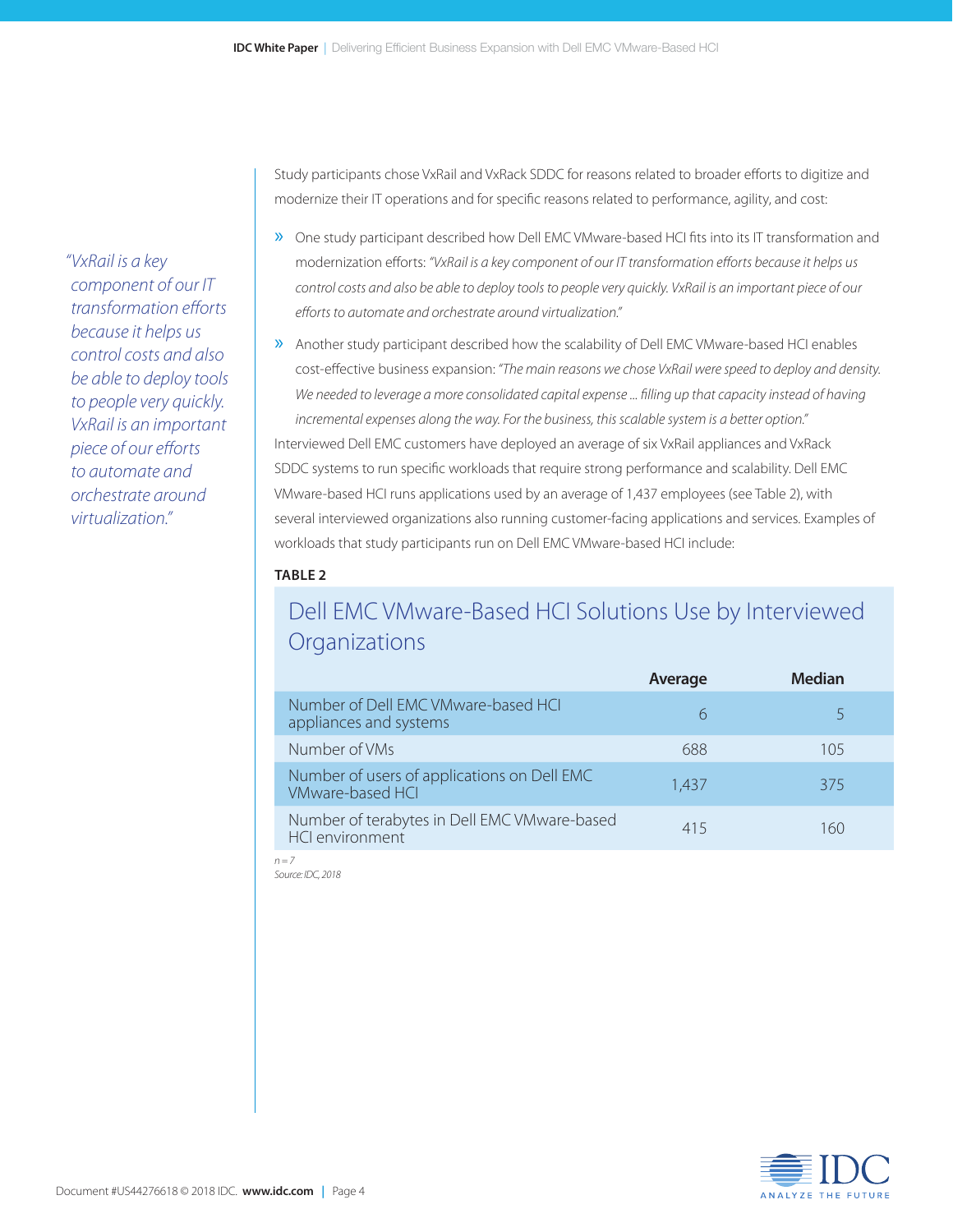Study participants explained that they have leveraged VxRail and VxRack SDDC appliances to provide a high-performing, agile, and cost-effective infrastructure foundation for important business applications.

### **Quantifying the Value of Dell EMC VMware-Based HCI Solutions**

Study participants explained that they have leveraged VxRail and VxRack SDDC appliances to provide a high-performing, agile, and cost-effective infrastructure foundation for important business applications running across their distributed business operations. With Dell EMC VMware-based HCI, they can better extend their businesses to address opportunities, improve the performance of key applications, and require less staff time to manage and support IT operations. IDC's analysis shows that they will realize total benefits averaging \$5.33 million per organization (\$370,700 per 100 users) per year over five years in the following areas:

- » **Business productivity benefits.** Greater agility and improved performance translate to addressing more business opportunities in a timely fashion and more productive employees. IDC calculates the value of higher revenue and productivity at an annual average of \$2.13 million per organization (\$148,400 per 100 users).
- » **IT staff productivity benefits.** Having a more reliable, automated, and agile infrastructure foundation enables application development teams and eases time requirements for IT infrastructure teams. IDC puts the value of staff time savings and productivity gains at an average of \$2.02 million per year per organization (\$140,600 per 100 users).
- » **Risk mitigation benefits.** Reducing the impact of unplanned outages related to server and storage infrastructure means fewer interruptions for employees and business operations. IDC quantifies the reduction in lost employee productivity and revenue at an average of \$0.80 million per organization per year (\$55,400 per 100 users).
- » **IT infrastructure cost reductions.** Putting in place a more streamlined and efficient IT infrastructure means lower hardware costs and expenses associated with running workloads. IDC calculates that study participants will save \$0.38 million per organization per year (\$26,300 per 100 users; see Figure 1).

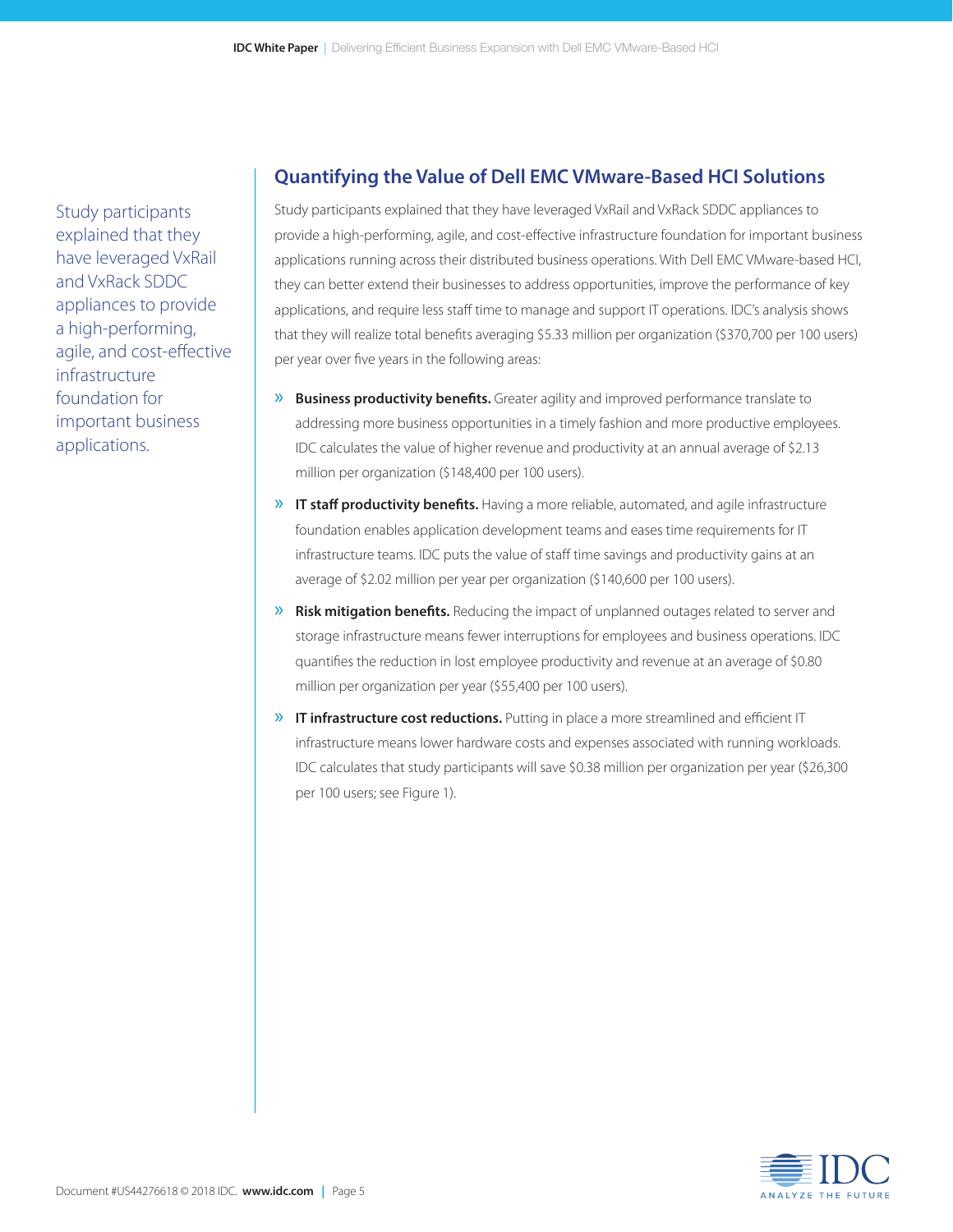



### Average annual benefits: \$370,700 per 100 users

*Source: IDC, 2018*

### *Business Productivity Benefits: Enabling Distributed Businesses and Employees*

Study participants reported leveraging their VxRail appliances and VxRack SDDC systems to achieve operational efficiencies in the form of employee enablement as well as to better address business opportunities as they arise. This is resulting in substantial value for interviewed Dell EMC customers in the form of having more productive employees and generating additional revenue (see Table 3).

#### **TABLE 3**

### Business Productivity Benefits

|                                                                  | <b>Per Organization</b> | Per 100 Users |  |  |
|------------------------------------------------------------------|-------------------------|---------------|--|--|
| <b>User productivity impact</b>                                  |                         |               |  |  |
| Number of users impacted                                         | 1,437                   | 100           |  |  |
| Equivalent FTE gain                                              | 19.1                    | 1.3           |  |  |
| Total recognized value of higher productivity                    | \$1.34 million          | \$93,100      |  |  |
| <b>Revenue impact (better addressing business opportunities)</b> |                         |               |  |  |
| Additional gross revenue per year                                | \$3.59 million          | \$250,000     |  |  |
| Recognized net revenue per year - IDC model*                     | \$539,000               | \$37,500      |  |  |
| <b>Other benefits</b>                                            |                         |               |  |  |
| Other operational cost reductions per year                       | \$255,800               | \$17,800      |  |  |
|                                                                  |                         |               |  |  |

*\* IDC model assumes a 15% operating margin for all additional revenue.*

*Source: IDC, 2018* 



Study participants reported leveraging their VxRail appliances and VxRack SDDC systems to achieve operational efficiencies in the form of employee enablement as well as to better address business opportunities as they arise.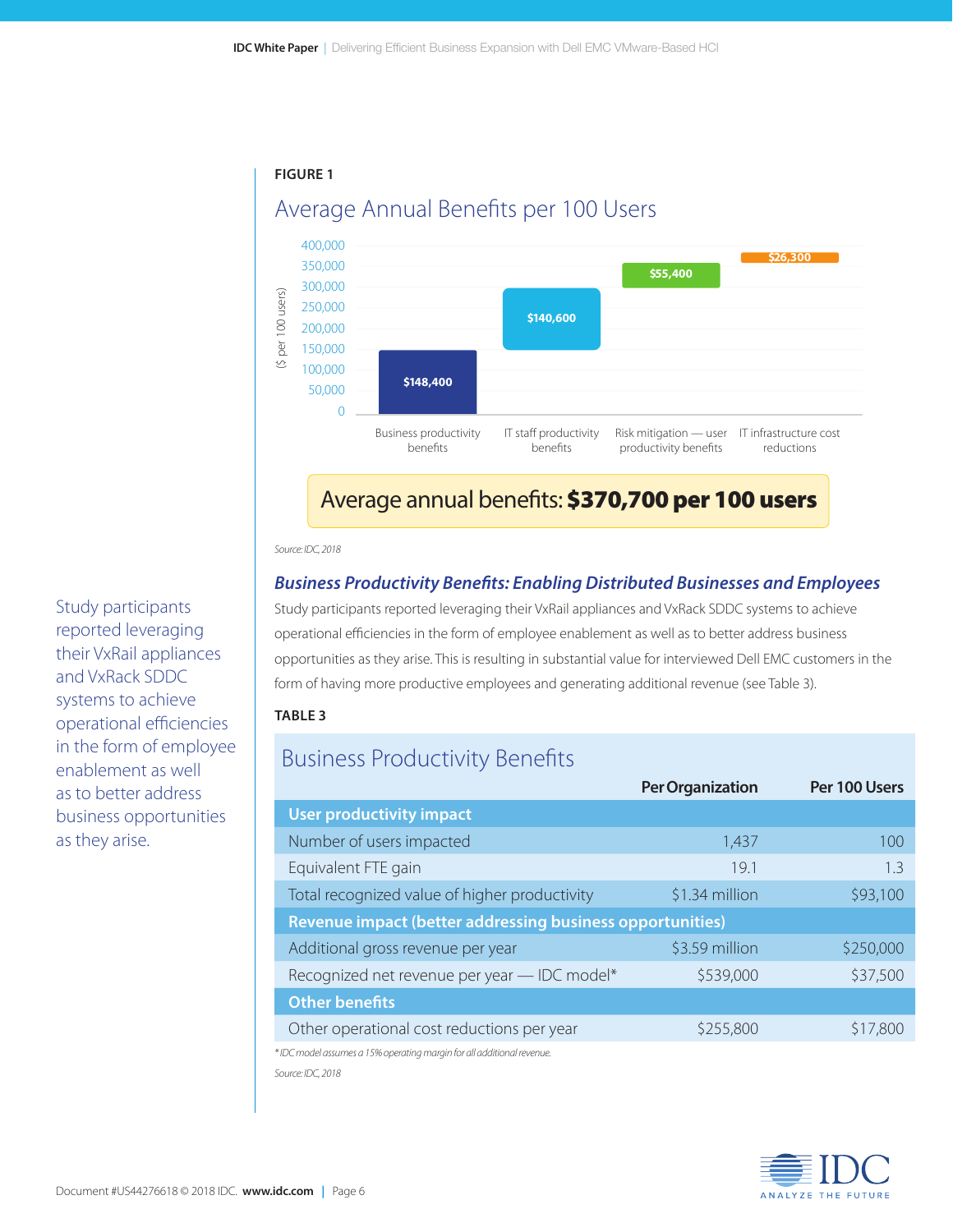#### **Generating Value Through Improved User Experience**

Study participants have noted significant improvements in IT performance metrics with Dell EMC VMware-based HCI. The result is a much improved experience for users of business applications running on VxRail and VxRack SDDC. One organization cited having more flash storage as driving performance improvements: "It's been a two-fold performance increase in application speed with VxRail because we went from traditional spinning disk to flash. That alone increased performance exponentially." For users of applications, performance gains mean a better experience — application response times improve and users can better access applications across disparate locations and device form factors. The result is that they can do their jobs better and are more productive. This is especially the case when application performance is closely related to users' ability to leverage the application to do their jobs — for example, running workloads such as VDI, healthcare patient databases, and transaction processing on their Dell EMC VMware-based HCI. Refer back to Table 3 for the substantial value that these performance improvements create for employees at these organizations, reflecting operational efficiencies related to their use of VxRail and VxRack SDDC.

#### **Driving the Business with Scalability and Agility**

Interviewed Dell EMC customers also cited the importance of the agility and scalability offered by VxRail and VxRack SDDC in enabling them to generate and address new business opportunities. This has been especially impactful for these organizations in terms of extending IT services to new branches and locations in a time-efficient manner — 56% faster on average, or from 10.3 weeks to 4.5 weeks with Dell EMC VMware-based HCI. Study participants also benefit from faster development cycles for new applications, features, and services (refer to Table 5).

Study participants link these infrastructure-related benefits to winning and maintaining more business, which results in higher revenue — \$3.59 million of additional gross revenue per year per organization (refer back to Table 3; \$539,000 additional net revenue per year per organization). Interviewed Dell EMC customers provided examples of how they have used improved agility, scalability, and performance to their business advantage:

- » **Facilitating business expansion:** *"We were building a new conference center and needed a system that could easily scale. We did not know how it would grow, and VxRail gave us the ability to meet growth, whereas our previous environment did not ... Business expansion was key for us because we were being held back by the previous environment. It is all guns blazing now with VxRail."*
- » **Speed of expansion:** *"Before VxRail, it would take weeks to add the compute and storage to add a new branch, and the costs would be unpredictable. We now project it to be down to days with VxRail from weeks because it's a much simpler activity."*
- » **Faster development life cycles:** *"We've acquired more business with VxRail due to our ability to turn over enhancements faster, which means more revenue. We're gaining millions of dollars in additional revenue per year."*



*"Before VxRail, it would take weeks to add the compute and storage to add a new branch, and the costs would be unpredictable. We now project it to be down to days with VxRail from weeks because it's a much simpler activity."*

*"We've acquired more business with VxRail due to our ability to turn over enhancements faster, which means more revenue. We're gaining millions of dollars in additional revenue per year."*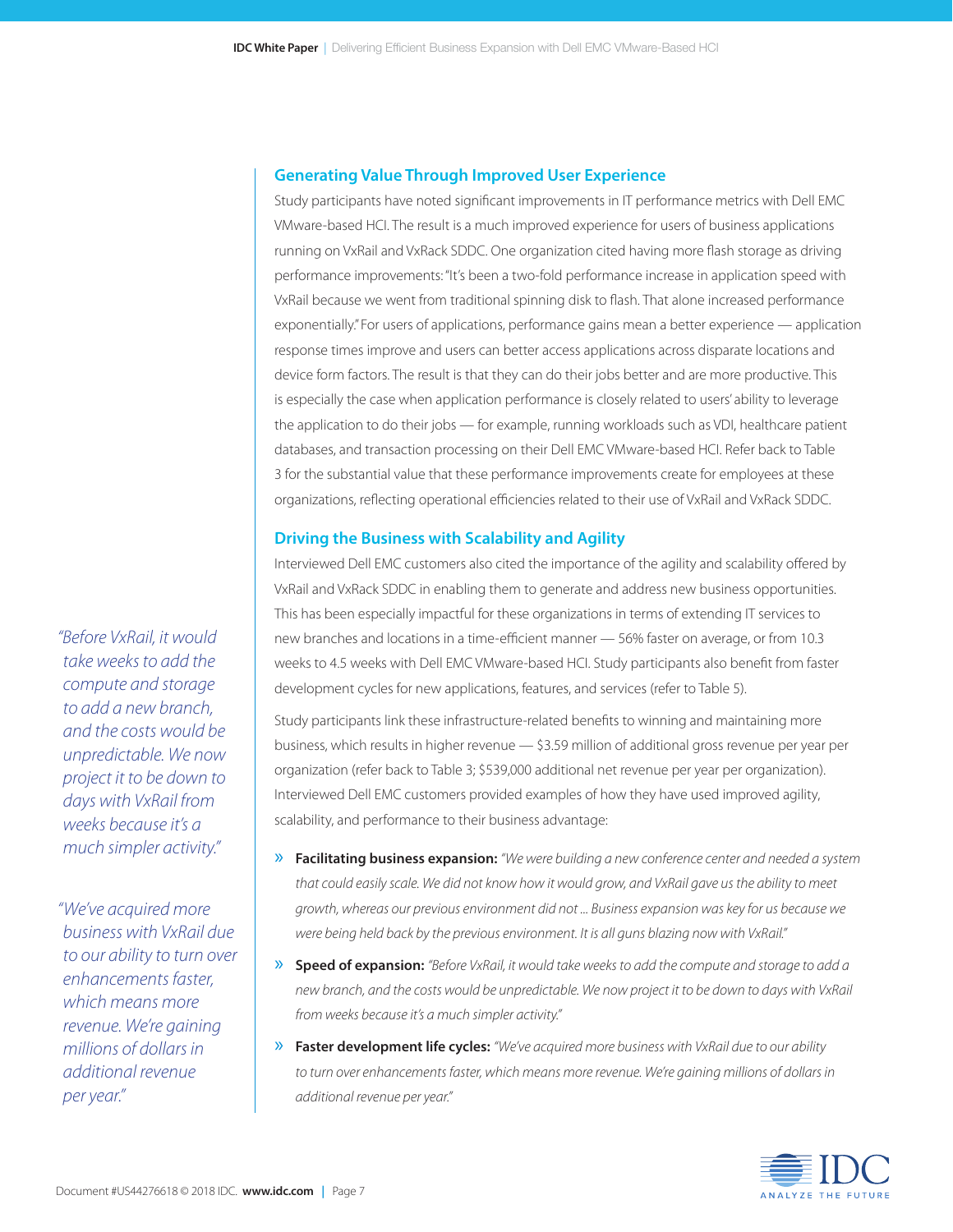### *IT Staff Productivity: Generating Efficiencies with Agility and Performance*

Study participants have made their IT operations more efficient and productive with VxRail and VxRack SDDC. Development teams provide more value to their businesses as they leverage IT agility to speed up delivery of new applications and features, while IT infrastructure teams must spend less time on day-today activities with consolidated, high-performing VxRail appliances and VxRack SDDC systems.

#### **Enabling Development Teams with Performance and Agility**

Application development teams require on-demand access to compute and storage resources to code, test, and deploy business applications and features. When they must preplan or wait on these IT resources, they often cannot support the business in a timely or robust fashion. Deploying Dell EMC VMware-based HCI has substantially reduced wait times for new compute (48% faster) and storage (54% faster) resources along with staff time required to procure and deliver these resources (see Table 4).

One interviewed Dell EMC customer explained: *"With VxRail, we have much more ability to scale and deploy rapidly, and it also provides the ability to perform live migrations of workloads. ... We can now deploy a new VM in 20 minutes compared with probably a couple of hours with our legacy infrastructure."*

#### **TABLE 4**

| $\mathcal{L}$                                       |                                                                          |                                                            |                   |             |
|-----------------------------------------------------|--------------------------------------------------------------------------|------------------------------------------------------------|-------------------|-------------|
|                                                     | Before/<br><b>Without Dell</b><br><b>EMC VMware-</b><br><b>Based HCI</b> | <b>With Dell</b><br><b>EMC VMware-</b><br><b>Based HCI</b> | <b>Difference</b> | Benefit (%) |
| <b>Storage deployment</b>                           |                                                                          |                                                            |                   |             |
| Time to deploy new<br>storage (days)                | 0.6                                                                      | 0.3                                                        | 0.3               | 48          |
| Staff time per new<br>storage deployment<br>(hours) | 5.3                                                                      | 1.3                                                        | $\overline{4}$    | 77          |
| <b>Compute deployment</b>                           |                                                                          |                                                            |                   |             |
| Time to deploy new<br>server (days)                 | 7.8                                                                      | 3.6                                                        | 4.2               | 54          |
| Staff time per new server<br>deployment (hours)     | 33                                                                       | 14                                                         | 19                | 57          |

### IT Agility Impact

*Source: IDC, 2018*

Study participants' application development teams have turned this agility into higher value for their organizations in the form of speeding up delivery of new applications and features. In turn, this allows development teams to take on more work by offering more frequent releases and provides the bandwidth for them to take on requests for new features and entirely new applications demanded by employees and customers.



*much more ability to scale and deploy rapidly, and it also provides the ability to perform live migrations of workloads. ... We can now deploy a new VM in 20 minutes compared with probably a couple of hours with our legacy infrastructure."*

*"With VxRail, we have*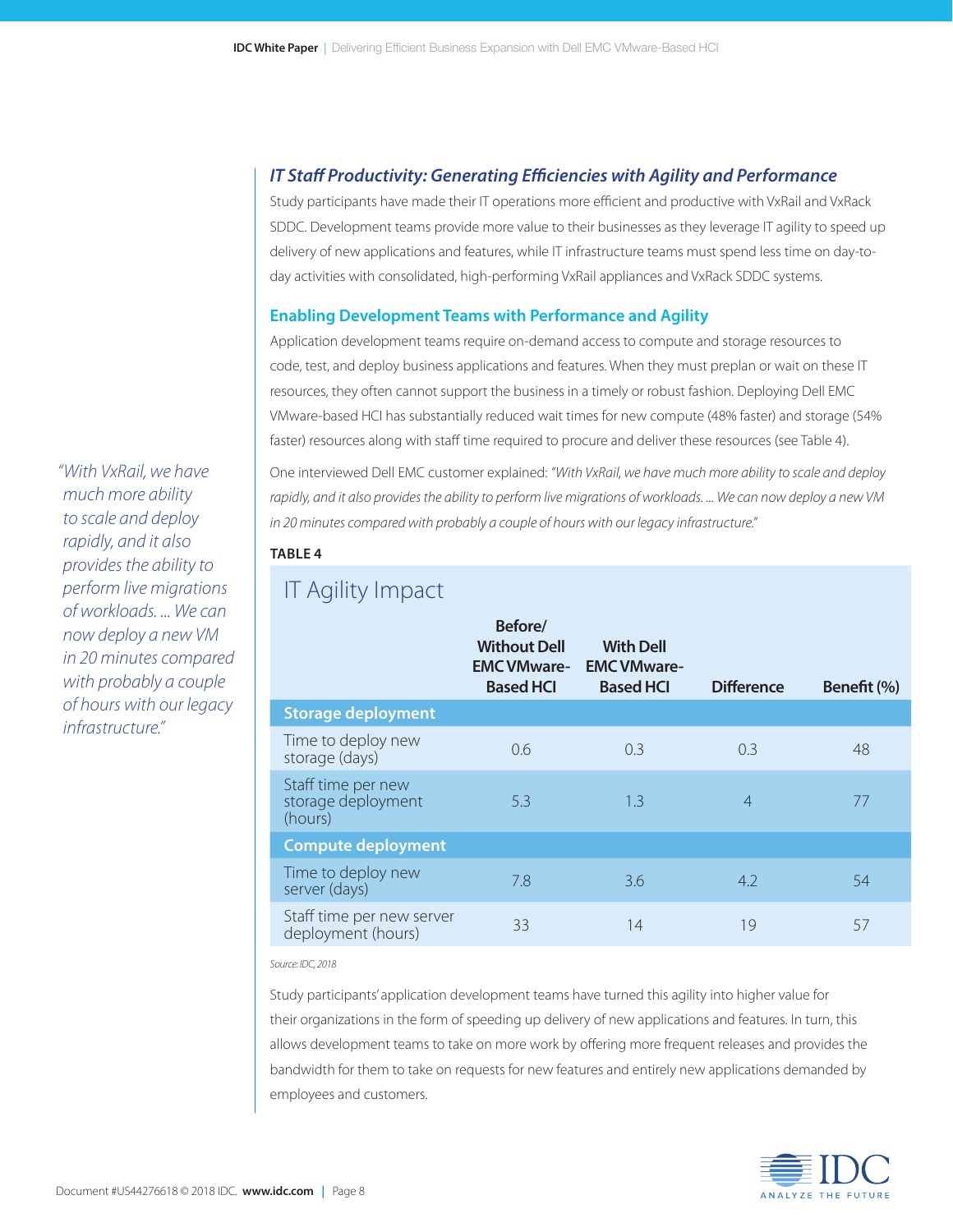*"Our ability to deliver new application features with VxRail has changed tremendously. The ability to deliver with IaaS and automation drives a lot of that. We're releasing 100–200 new features per year compared with half of that previously."*

On average, study participants reported reducing development timelines for new applications by 19% and new features by 15%. One study participant described the impact on development efforts: *"Our ability to deliver new application features with VxRail has changed tremendously. The ability to deliver with IaaS and automation drives a lot of that. We're releasing 100–200 new features per year compared with half of that previously. The deployment life cycle depends on the application, but I would say a week with VxRail compared with a month previously."* In total, these benefits translate to 15% higher developer productivity on average, a significant value to study participants, given the scale of development efforts on Dell EMC VMware-based HCI (see Table 5).

#### **TABLE 5**

## Application Development Impact

|                                                                                  | Before/<br><b>Without Dell</b><br><b>EMC VMware-</b><br><b>Based HCI</b> | <b>With Dell</b><br><b>EMC VMware-</b><br><b>Based HCI</b> | <b>Difference</b> | Benefit (%) |
|----------------------------------------------------------------------------------|--------------------------------------------------------------------------|------------------------------------------------------------|-------------------|-------------|
| <b>Application developer productivity</b>                                        |                                                                          |                                                            |                   |             |
| Productivity level in terms<br>of FTEs per organization                          | 56.3                                                                     | 64.9                                                       | 8.6               | 15          |
| Equivalent value of<br>application developers per<br>organization per year (\$M) | 5.63                                                                     | 6.49                                                       | 0.86              | 13          |
| Application development metrics, new applications                                |                                                                          |                                                            |                   |             |
| Number of new<br>applications per year                                           | 4.6                                                                      | 5                                                          | 0.4               | 8           |
| Development life cycle,<br>new applications (weeks)                              | 13.4                                                                     | 10.8                                                       | 2.6               | 19          |
| Application feature development metrics, new applications                        |                                                                          |                                                            |                   |             |
| Number of new application<br>features per year                                   | 125                                                                      | 150                                                        | 25                | 20          |
| Development life cycle,<br>new application features<br>(weeks)                   | 1.2                                                                      |                                                            | 0.2               | 15          |

*Source: IDC, 2018*

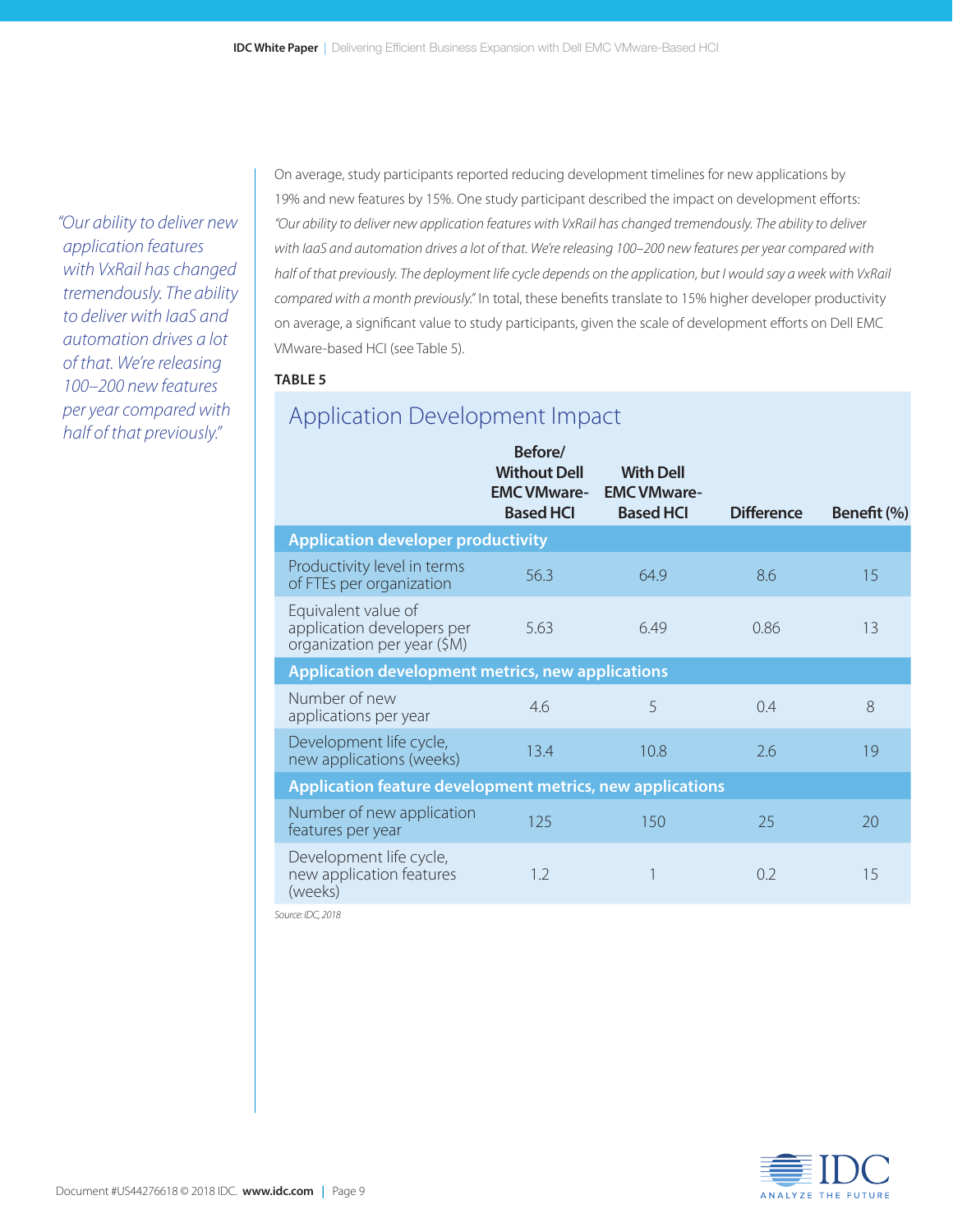#### **Reducing the Burden on IT Infrastructure Teams**

Interviewed Dell EMC customers explained that deploying VxRail and VxRack SDDC has substantially reduced the amount of staff time required to deploy, manage, and support their environments. They cited infrastructure consolidation with Dell EMC VMware-based HCI as driving these efficiencies along with reduced complexity, automated monitoring and processes, and improved performance. For example, one study participant noted: *"Patch management is much easier with VxRail. In the past, even with virtualization, the hardware was pretty problematic for patching — we had to move everything off and reboot the system."* IDC calculates that on average, study participants require 60% less staff time for management and 53% less staff time to handle problems related to their Dell EMC VMware-based HCI environments (see Table 6).

These IT staff efficiencies are especially important in the context of these organizations needing IT teams to drive and lead efforts to digitize and expand their businesses. When day-to-day management and support issues consume significant amounts of teams' time, it leaves less time for them to engage in business-focused initiatives and activities. Several Dell EMC customers laid out how moving business applications to VxRail and VxRack SDDC has provided their IT teams with the flexibility to better support business operations:

- » *"Previously it was really hard for our teams to manage and maintain disparate systems and keep them stable. We resorted to really complex engineering, but still had issues and outages related to complexity. Hyperconverged with Dell EMC has really changed the game for us and allowed us to take a step back and create a strategy that focuses more on delivery of excellent applications."*
- » *"We have converged three teams networking, storage, and compute into one with VxRail. Our*  support team was converged as well, merging the three talents into a single hierarchy. We have more *time now to transform the business around orchestration and automation, and more time back for value-add activities that were lacking IT talent in the past."*



*hard for our teams to manage and maintain disparate systems and keep them stable. We resorted to really complex engineering, but still had issues and outages related to complexity. Hyperconverged with Dell EMC has really changed the game for us and allowed us to take a step back and create a strategy that focuses more on delivery of excellent applications."*

*"Previously it was really*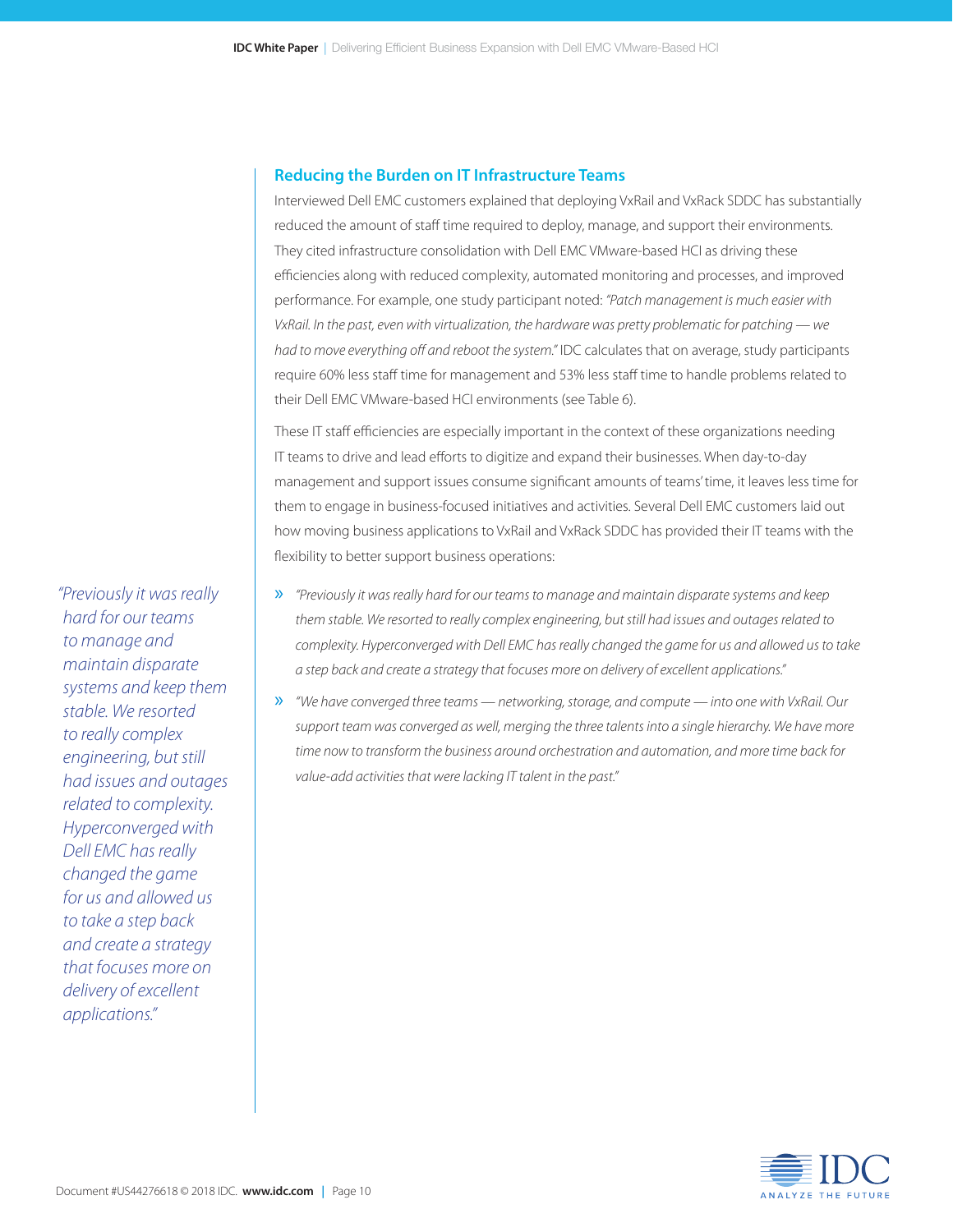#### **TABLE 6**

### Impact on IT Teams Using Dell EMC VMware-Based HCI

|                                                                                        | Before/<br><b>Without Dell</b><br><b>EMC VMware-</b><br><b>Based HCI</b> | <b>With Dell</b><br><b>EMC VMware-</b><br><b>Based HCI</b> | <b>Difference</b> | Benefit (%) |
|----------------------------------------------------------------------------------------|--------------------------------------------------------------------------|------------------------------------------------------------|-------------------|-------------|
| <b>Deployment efficiencies</b>                                                         |                                                                          |                                                            |                   |             |
| Initial time to deploy<br>(months)                                                     | 5.6                                                                      | 2.7                                                        | 2.9               | 52          |
| Staff time required to<br>deploy (FTEs)                                                | 4.1                                                                      | 0.7                                                        | 3.4               | 83          |
| <b>Ongoing efficiencies</b>                                                            |                                                                          |                                                            |                   |             |
| Productivity level in<br>terms of FTEs per<br>organization - IT<br>infrastructure team | 6.8                                                                      | 16.8                                                       | 10.1              | 60          |
| Productivity level in<br>terms of FTEs per<br>organization - IT<br>support team        | 1.8                                                                      | 3.9                                                        | 2.1               | 53          |

*n = 7*

*Source: IDC, 2018*

#### *Risk Mitigation Benefits: Reducing the Costs of Application Downtime*

Study participants are providing their businesses with a significantly more reliable and robust infrastructure platform with Dell EMC VMware-based HCI. With business models requiring 24 x 7 operations at high-performance levels, unplanned outages that affect business operations can and do lead to substantial-revenue losses for some organizations. Since deploying VxRail and VxRack SDDC, study participants have reduced both the frequency (88% fewer) and duration (59% shorter) of unplanned outages, thereby minimizing the disruption to employees (90% less impact) and business operations (\$1.29 million gross revenue loss avoided per year per organization) caused by downtime (see Table 8). One study participant commented: *"We haven't had any downtime yet with VxRail, especially now that we*  have two clusters. We can do failovers with RecoverPoint. If we lose a node or even a whole cluster, we can still *operate. There is a lot more reliability and redundancy within the system now. We can sleep better at night."* Another explained how it has minimized the business cost of missed SLAs with Dell EMC: *"We track SLA payouts. Remembering that about half of our infrastructure is VxRail, we previously had about three or four payouts per month relating to external SLAs. In the past two years with VxRail, we have had only one payout due to SLA performance."*



*"We track SLA payouts. Remembering that about half of our infrastructure is VxRail, we previously had about three or four payouts per month relating to external SLAs. In the past two years with VxRail, we have had only one payout due to SLA performance."*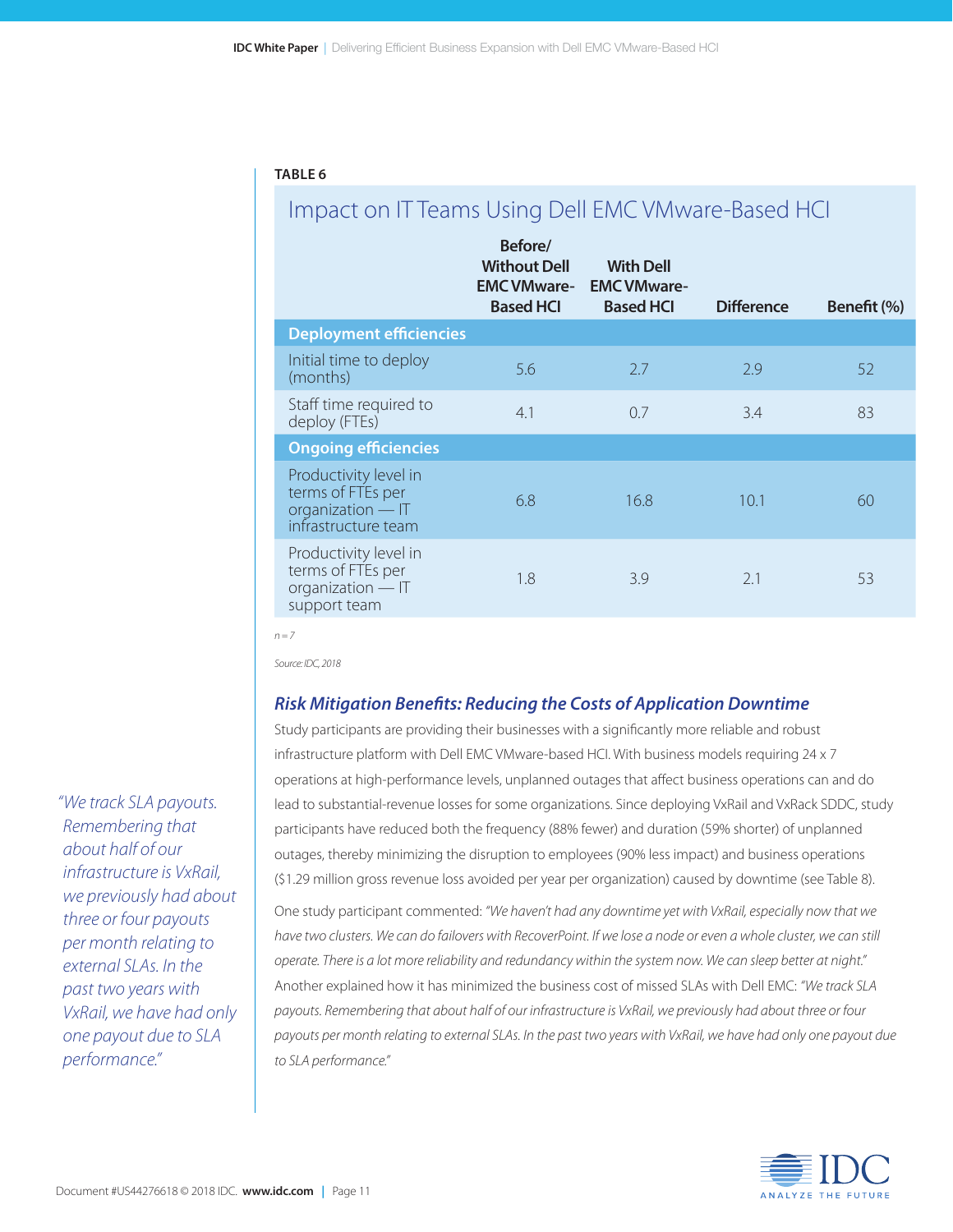### **TABLE 7**

# Impact on Unplanned Downtime Using Dell EMC VMware-Based HCI

|                                                                      | Before/<br><b>Without Dell</b><br><b>EMC VMware-</b><br><b>Based HCI</b> | <b>With Dell</b><br><b>EMC VMware-</b><br><b>Based HCI</b> | <b>Difference</b> | Benefit (%) |
|----------------------------------------------------------------------|--------------------------------------------------------------------------|------------------------------------------------------------|-------------------|-------------|
| Unplanned outages per<br>year per organization                       | 17.9                                                                     | 2.2                                                        | 15.7              | 88          |
| MTTR (hours)                                                         | $\overline{4}$                                                           | 1.7                                                        | 2.3               | 59          |
| Value of lost productive<br>time per year per<br>organization (FTEs) | 5.3                                                                      | 0.6                                                        | 4.7               | 90          |
| Value of lost productive<br>time per year per<br>organization        | *IDC model assumes a 15%<br>\$367,800<br>$C_{\text{ouco}}$ IDC 2010      | \$38,600                                                   | \$329,200         | 90          |

*n = 7*

*Source: IDC, 2018*

### **TABLE 8**

### Impact of Unplanned Downtime on Lost Revenue

|                                              | <b>Per Organization</b> | Per 100 Users |
|----------------------------------------------|-------------------------|---------------|
| Additional gross revenue per year            | S1.29M                  | \$89,900      |
| Recognized net revenue per year - IDC model* | \$193,900               | \$13,500      |

*\* IDC model assumes a 15% operating margin for all additional revenue.*

*Source: IDC, 2018*

### *Establishing a More Cost-Effective IT Infrastructure*

Interviewed organizations have deployed Dell EMC VMware-based HCI at a lower cost than a more traditional infrastructure approach and reduced operational costs associated with maintenance, power, and datacenter space. On average, Dell EMC customers told IDC that they deployed their VxRail and VxRack SDDC environments at a 21% lower initial cost than refreshing their legacy environment or taking an alternative, more traditional approach.

One study participant explained: *"We replaced a lot of servers when we deployed VxRail — hundreds. I would*  say that it cost about 30% less to deploy VxRail than it would have to refresh the legacy hardware. And if we had *refreshed those servers, it wouldn't have been enough — we still would have had to add servers."* Another noted ongoing operational efficiencies: *"We have decreased our power and facilities costs tremendously with VxRack and VxRail SDDC based on the size of the datacenter. I'd say that we've probably cut down about a third of our entire datacenter and have consolidated about 50 racks."* In total, IDC calculates that these organizations will incur 25% lower infrastructure-related costs with Dell EMC VMware-based HCI over five years.



On average, Dell EMC customers told IDC that they deployed their VxRail and VxRack SDDC environments at a 21% lower initial cost than refreshing their legacy environment or taking an alternative, more traditional approach.

*"We replaced a lot of servers when we deployed VxRail hundreds. I would say that it cost about 30% less to deploy VxRail than it would have to refresh the legacy hardware. And if we had refreshed those servers, it wouldn't have been enough — we still would have had to add servers."*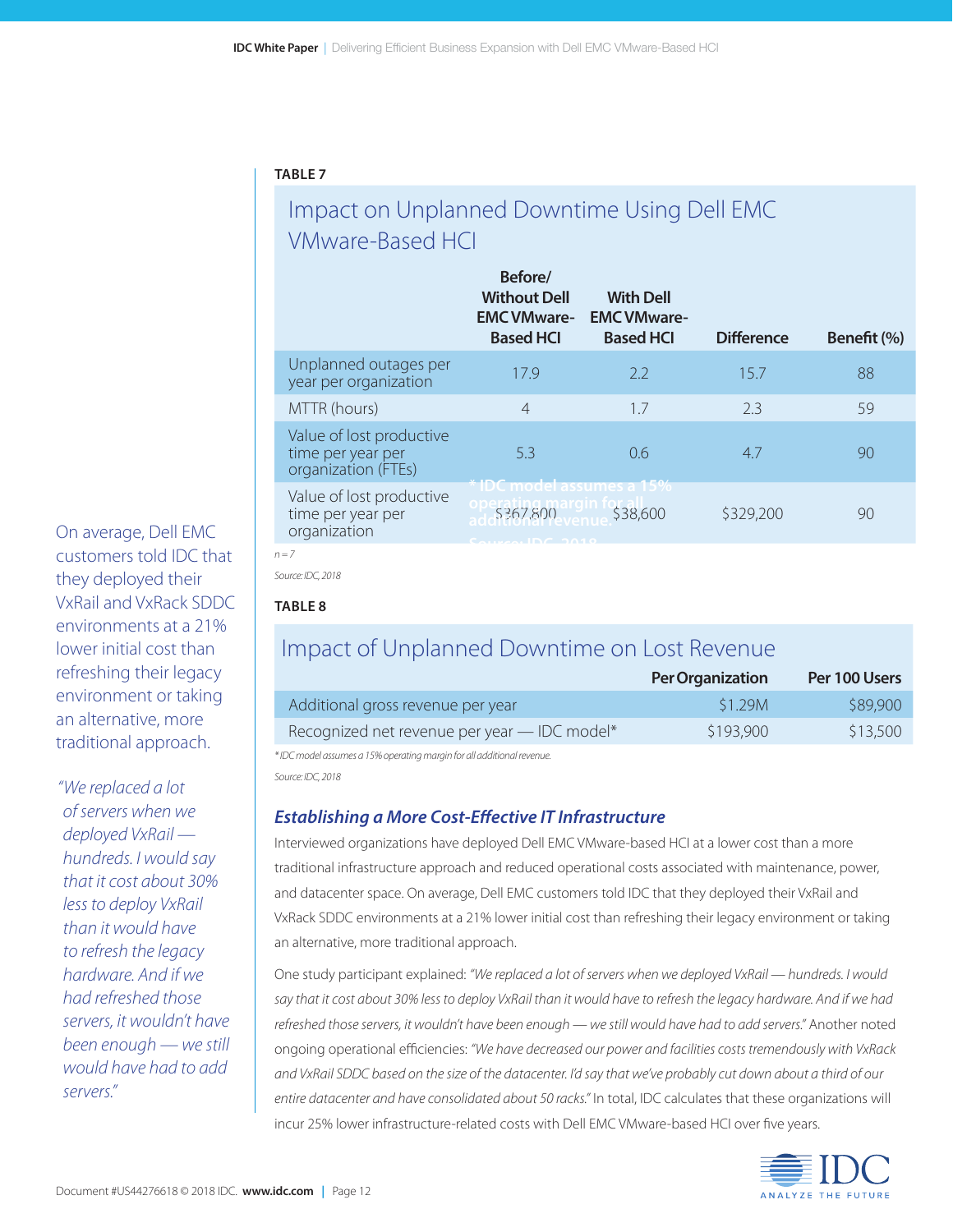### *Delivering Improved Performance at Lower Cost*

IDC's analysis shows that, based on the categories of cost discussed previously, Dell EMC customers will incur 52% lower costs over five years with VxRail and VxRack SDDC compared with refreshing their legacy environment or taking a more traditional approach. Figure 2 provides the details by cost category, including IT infrastructure-related costs, IT staff time costs for deployment and management, and the cost of lost productivity due to unplanned outages.

#### **FIGURE 2**



### Five-Year Cost of Operations

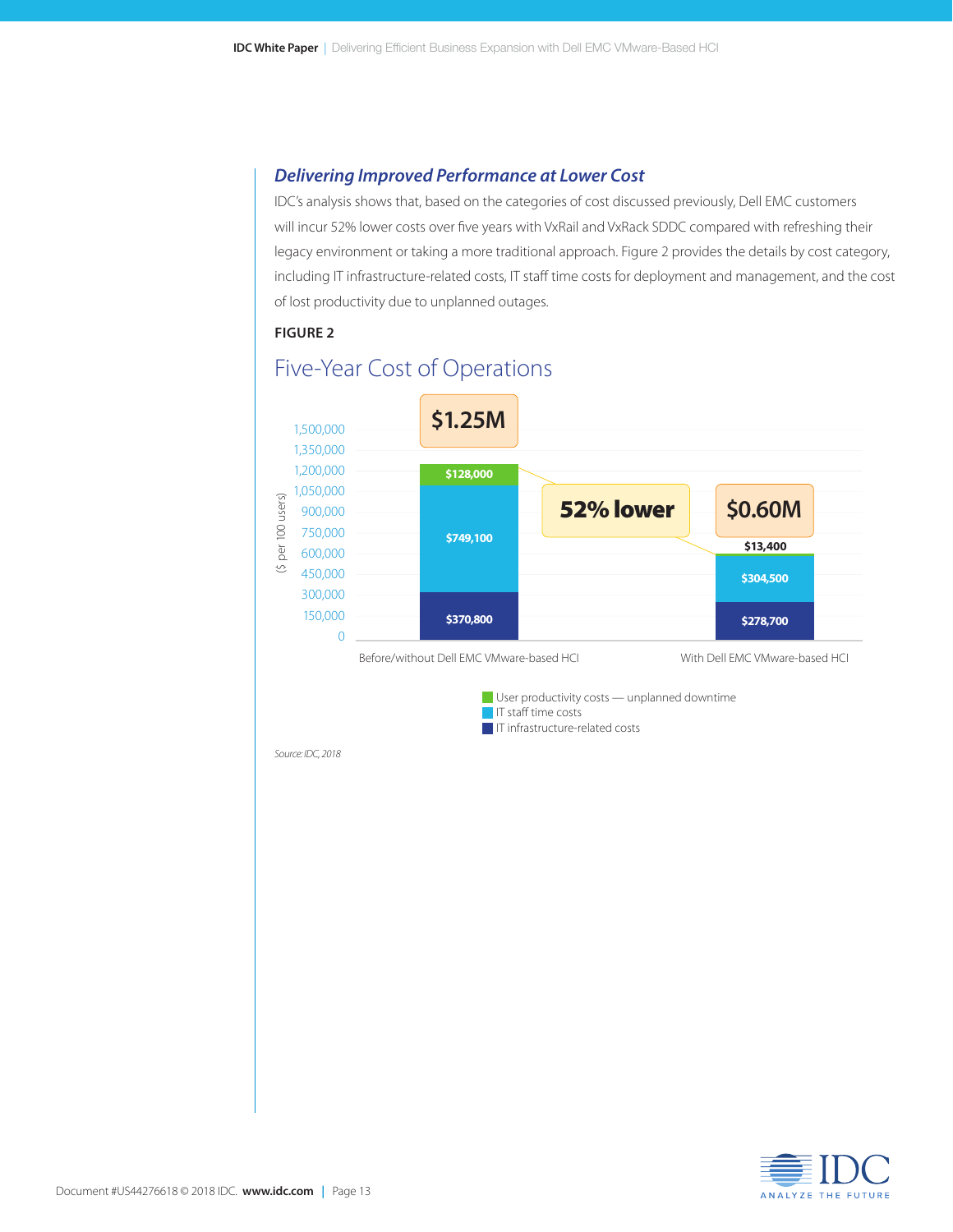### **ROI Analysis**

IDC based its ROI analysis on interviews with organizations that are using Dell EMC VMware-based HCI solutions to run and support a variety of business applications. Based on these interviews, IDC has calculated the benefits and costs to these organizations for deploying and running Dell EMC VMware-based HCI solutions. IDC used the following three-step method for conducting the ROI analysis:

- 1. **Gathered quantitative benefit information during the interviews using a before-and-after assessment of the impact of running applications on Dell EMC VMware-based HCI solutions,** including VxRail and VxRack SDDC. In this study, the benefits included revenue gains, operational efficiencies, staff time savings and productivity benefits, and IT-related cost reductions.
- 2. **Created a complete investment (five-year total cost analysis) profile based on the interviews.**  Investments go beyond the initial and annual costs of using VxRail/VxRack SDDC and can include additional costs related to migrations, planning, consulting, and staff or user training.
- 3. **Calculated the ROI and payback period.** IDC conducted a depreciated cash flow analysis of the benefits and investments for the organizations' use of Dell EMC VMware-based HCI solutions over a five-year period. ROI is the ratio of the net present value (NPV) and the discounted investment. The payback period is the point at which cumulative benefits equal the initial investment.

Table 9 presents IDC's analysis of the benefits and costs for study participants of using Dell EMC VMware-based HCI solutions. IDC projects that on average, these study participants will achieve five-year discounted benefits worth \$18.99 million per organization (\$1.32 million per 100 users) compared with total discounted investment costs of \$3.22 million per organization (\$0.22 million per 100 users). At this level of benefits and investment costs, IDC calculates that these organizations will realize a five-year ROI of 489% and break even on their investments in an average of eight months.

#### **TABLE 9**

### ROI Analysis

|                            | <b>Five-Year Average per</b><br>Organization | <b>Five-Year Average per</b><br>100 Users |
|----------------------------|----------------------------------------------|-------------------------------------------|
| Benefit (discounted)       | \$18.99 million                              | \$1.32 million                            |
| Investment (discounted)    | \$3.22 million                               | \$0.22 million                            |
| Net present value (NPV)    | \$15.77 million                              | \$1.10 million                            |
| Return on investment (ROI) | 489%                                         | 489%                                      |
| Payback period             | 8 months                                     | 8 months                                  |
| Discount rate              | 12%                                          | 12%                                       |

*n = 7 Source: IDC, 2018*

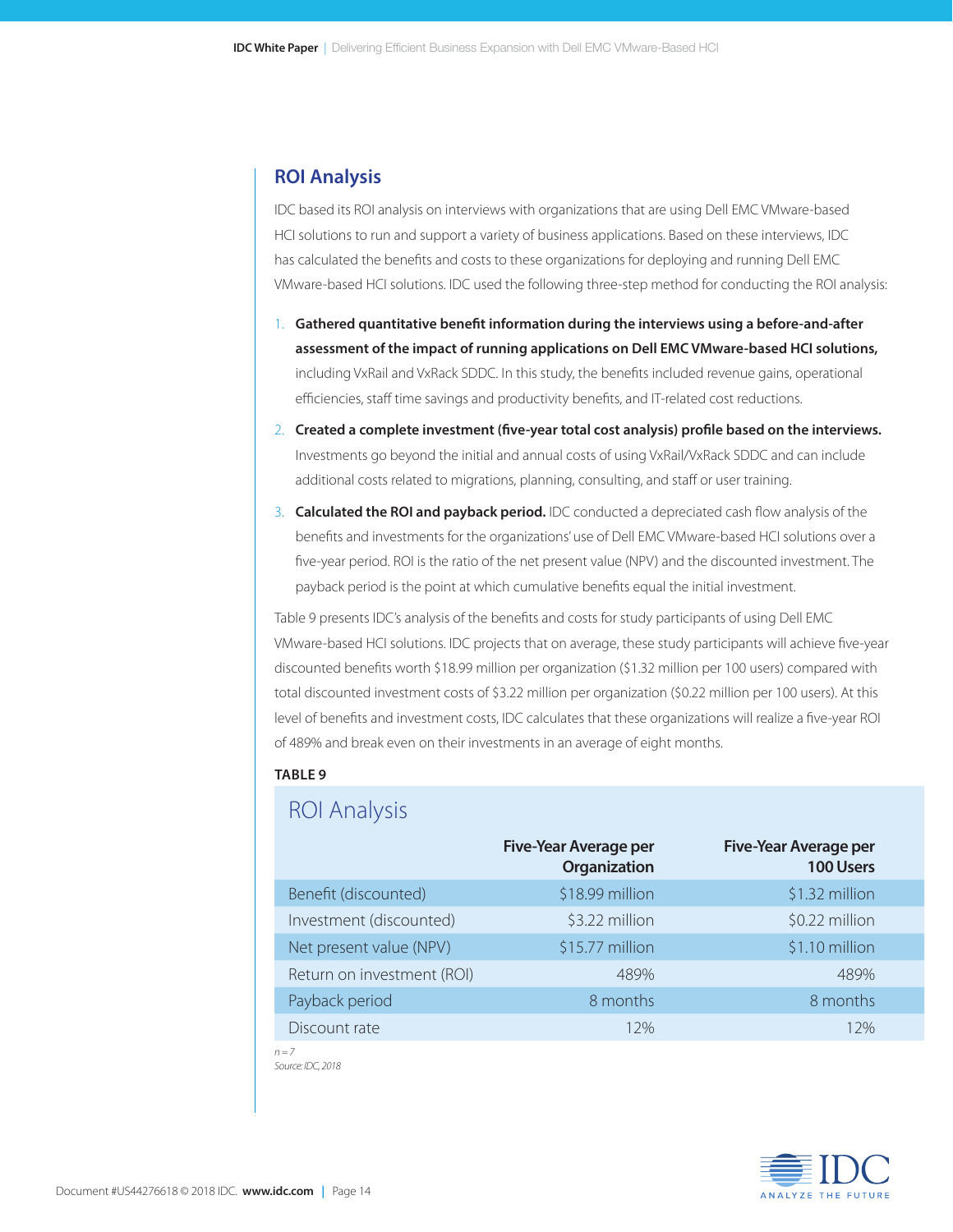# Challenges/Opportunities for Dell EMC

Companies around the world have invested more than \$50 billion on converged systems over six years. This includes the new generation of hyperconverged solutions that take datacenter convergence and transformation to a new level. Regardless of the architecture, the driving forces behind the adoption are universal. The demand for these solutions are rooted in the need to drive new levels of operational simplicity and agility without introducing new risks to the datacenter. Importantly, we now see a sharp increase in the use of converged and hyperconverged solutions as a platform for digital transformation and on-premise private clouds. These most recent sources of demand represent a new challenge for industry stakeholders. While digital transformation and private cloud implementations look set to drive the next wave of datacenter convergence, such projects are likely to be far more complex and challenging than past market drivers. Technology suppliers that want to help customers through this shift will need to show that they understand the changes driving the need for foundational transformation and intend to be a true partner throughout the journey.

# Conclusion

IT organizations are increasingly expected to help the business create and respond to opportunities rather than just support ongoing operations. Because most organizations will not increase IT budgets to an extent commensurate to heightened expectations to accomplish these objectives, IT organizations must find ways to optimize their infrastructure investments in terms of cost, agility, and performance. Hyperconverged solutions have gained substantial traction in recent years by helping organizations break down IT silos while enabling greater IT agility by collapsing traditional infrastructure silos (servers, SANs, and shared storage) into scale-out clusters of x86 servers that provide fully virtualized pools of compute, memory, and storage resources. They also incorporate automation and management tools that help simplify and streamline the infrastructure foundation running important business applications.

This IDC study demonstrates the strong value that organizations can achieve with Dell EMC VMware-based HCI solutions, including VxRail and VxRack SDDC. Importantly, these organizations have deployed Dell EMC VMware-based HCI to support their businesses with a high-performing and agile infrastructure foundation. As a result, they can more easily extend their IT foundation to address new opportunities while both existing and new customers — as well as employees benefit from strong performance of important business applications. In total, IDC calculates that Dell EMC customers interviewed for this study will achieve value worth an average of \$5.33 million per organization (\$370,700 per 100 users) per year over five years, which would result in a return on their investment of almost 6:1 (489% five-year ROI).

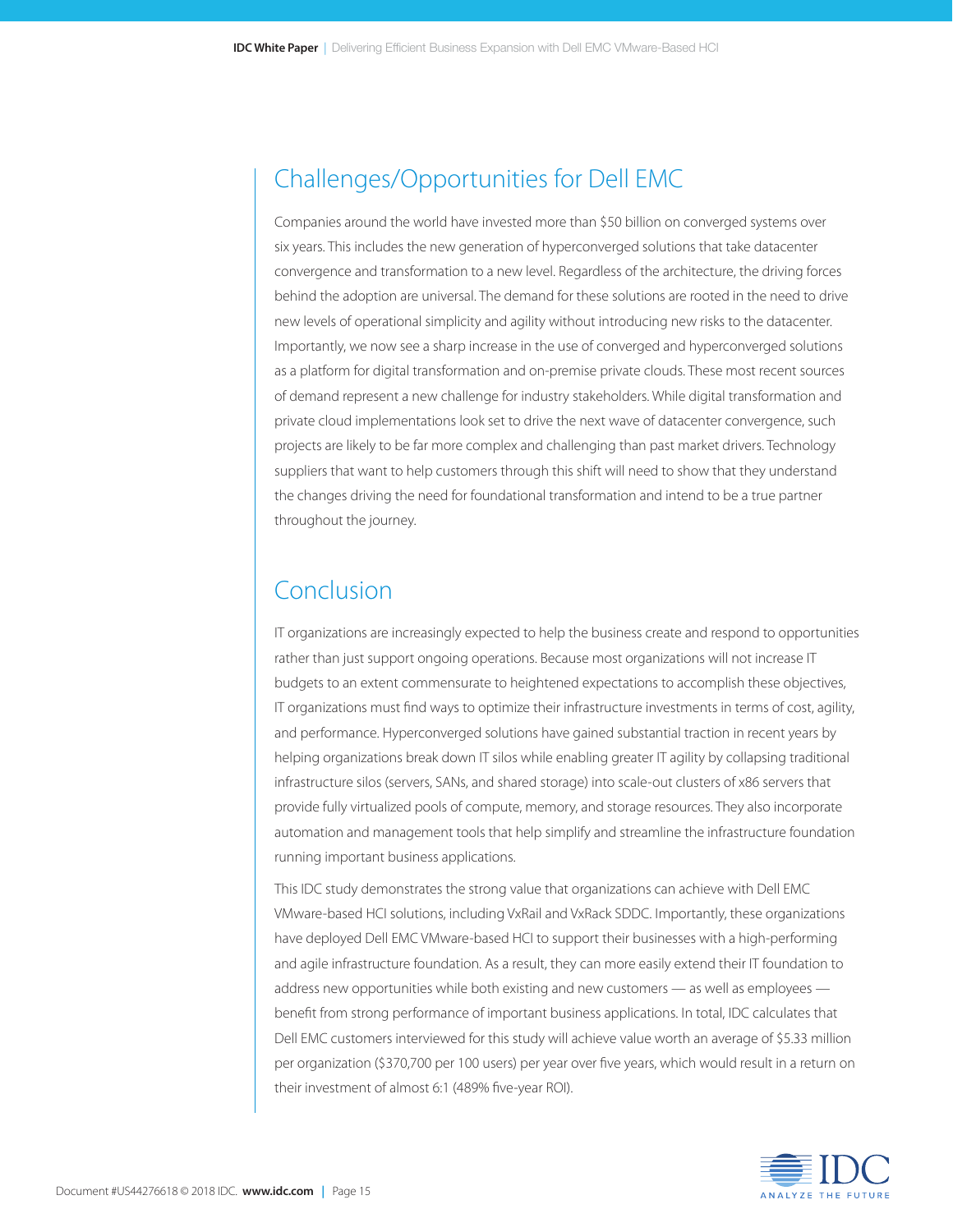# Appendix

### **Methodology**

IDC's standard ROI methodology was utilized for this project. This methodology is based on gathering data from current users of Dell EMC VMware-based HCI solutions, including VxRail and VxRack SDDC, as the foundation for the model. Based on interviews with seven organizations, IDC performed a three-step process to calculate the ROI and payback period:

- 1. Measure the benefits from the use of Dell EMC VMware-based HCI solutions in terms of IT infrastructure cost savings and avoidances, IT staff time savings and productivity gains, user productivity gains, and revenue gains.
- 2. Ascertain the investment made in deploying Dell EMC VMware-based HCI solutions and associated migration, training, and support costs.
- 3. 3Project the costs and savings over a five-year period and calculate the ROI and payback for Dell EMC VMware-based HCI solutions.

IDC bases the payback period and ROI calculations on assumptions that are summarized as follows:

- $\gg$  Time values are multiplied by burdened salary (salary + 28% for benefits and overhead) to quantify efficiency and productivity savings. IDC assumes a fully burdened salary of \$100,000 per year for IT staff, including developers, and \$70,000 for other employees, with an assumption of 1,880 hours worked per year per full-time equivalent (FTE) employee.
- » Downtime values are a product of the number of hours of downtime multiplied by the number of users affected.
- » The impact of unplanned downtime is quantified in terms of impaired end-user productivity and lost revenue.
- » Lost productivity is a product of downtime multiplied by burdened salary.
- » The net present value of the five-year savings is calculated by subtracting the amount that would have been realized by investing the original sum in an instrument yielding a 12% return to allow for the missed opportunity cost. This accounts for both the assumed cost of money and the assumed rate of return.
- » Because every hour of downtime does not equate to a lost hour of productivity or revenue generation, IDC attributes only a fraction of the result to savings. As part of our assessment, we asked each company what fraction of downtime hours to use in calculating productivity savings and the reduction in lost revenue. IDC then taxes the revenue at that rate.
- » Further, because IT solutions require a deployment period, the full benefits of the solution are not available during deployment. To capture this reality, IDC prorates the benefits on a monthly basis and then subtracts the deployment time from the first-year savings. *Note: All numbers in this document may not be exact due to rounding.*